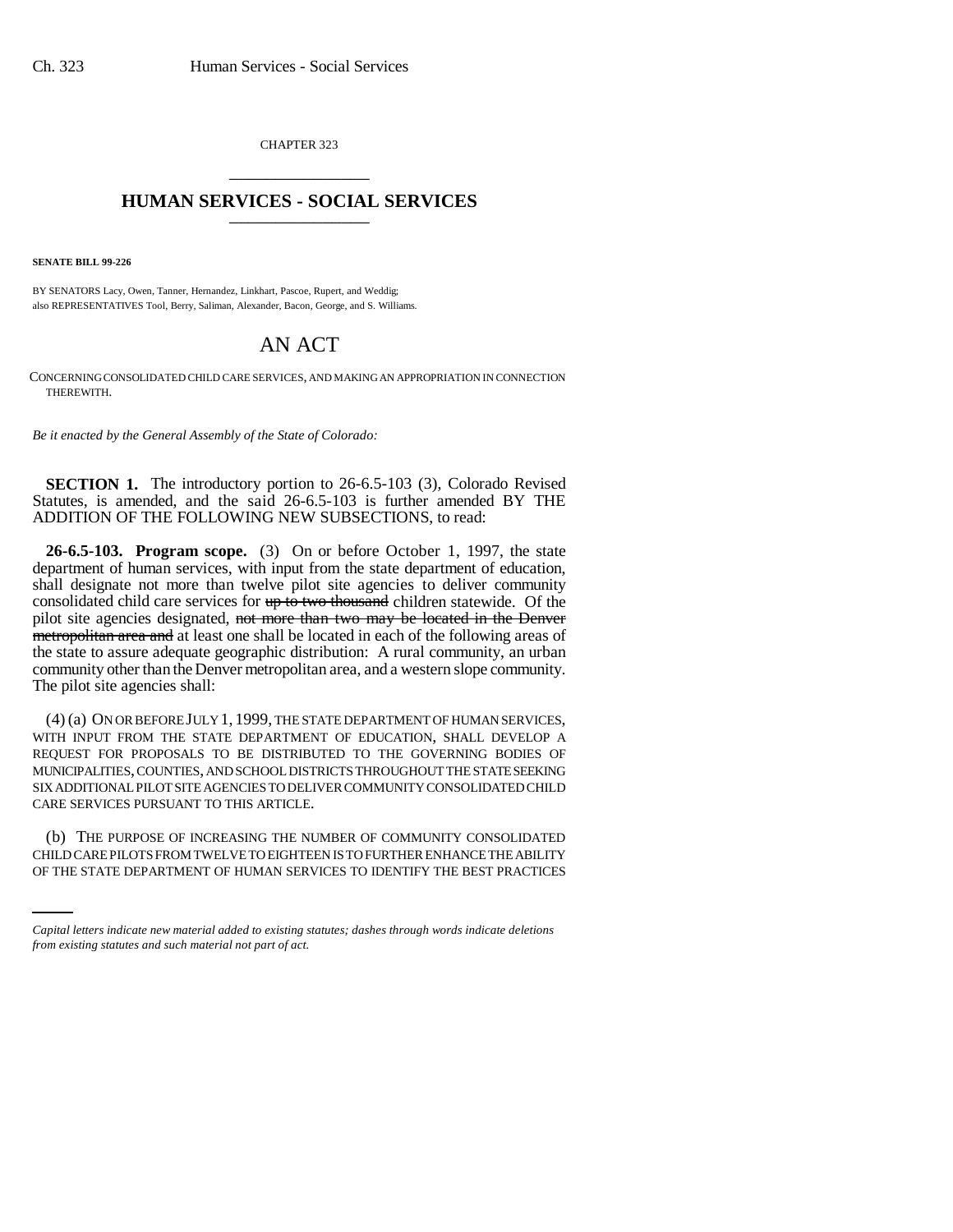RELATIVE TO INCREASING QUALITY, MEETING THE DIVERSE NEEDS OF FAMILIES SEEKING SUCH CHILD CARE, AND INTEGRATING EARLY CHILDHOOD CARE WITH EDUCATION PROGRAMS IN ORDER TO EFFECT IMPROVEMENTS IN CHILD CARE SERVICES ON A STATEWIDE BASIS.

(c) SIX PILOT SITE AGENCIES DESIGNATED PURSUANT TO SUBSECTION (3) OF THIS SECTION SHALL BE SELECTED BY THE STATE DEPARTMENT OF HUMAN SERVICES TO SERVE AS MENTORS TO THE NEW PILOT SITE AGENCIES SELECTED PURSUANT TO THIS SUBSECTION (4).

(5) ON OR AFTER JULY 1, 2000, THE STATE DEPARTMENT OF HUMAN SERVICES, WITH INPUT FROM THE DEPARTMENT OF EDUCATION, IS AUTHORIZED TO DEVELOP A REQUEST FOR PROPOSALS TO BE DISTRIBUTED TO THE GOVERNING BODIES OF MUNICIPALITIES, COUNTIES, AND SCHOOL DISTRICTS THROUGHOUT THE STATE TO ADD ADDITIONAL PILOT SITE AGENCIES, AS DEEMED APPROPRIATE BY THE STATE DEPARTMENT, TO DELIVER COMMUNITY CONSOLIDATED CHILD CARE SERVICES PURSUANT TO THIS ARTICLE.

(6) (a) (I) EACH AGENCY SEEKING TO BE DESIGNATED AS A PILOT SITE AGENCY PURSUANT TO SUBSECTIONS (4) AND (5) OF THIS SECTION SHALL IDENTIFY IN ITS APPLICATION THE NUMBER OF CHILDREN TO WHOM IT ANTICIPATES PROVIDING CONSOLIDATED CHILD CARE SERVICES PURSUANT TO THIS SECTION.

(II) EACH PILOT SITE AGENCY DESIGNATED PURSUANT TO SUBSECTIONS (3), (4), AND (5) OF THIS SECTION SHALL REPORT ANNUALLY TO THE DEPARTMENT OF HUMAN SERVICES AND TO THE DEPARTMENT OF EDUCATION THE NUMBER OF CHILDREN WHO RECEIVED CONSOLIDATED CHILD CARE SERVICES PURSUANT TO THIS ARTICLE THROUGH THAT PILOT SITE AGENCY.

(b) EACH OF THE EIGHTEEN, OR MORE AS DETERMINED BY THE STATE DEPARTMENT, PILOT SITE AGENCIES SHALL BE REVIEWED ON AN ANNUAL BASIS IN ORDER TO DETERMINE THE NEED FOR CONTINUED PILOT DESIGNATION AND TO ESTABLISH CONTRACTS OR AGREEMENTS, AS NEEDED, OR TO RENEGOTIATE SUCH CONTRACTS OR AGREEMENTS.

**SECTION 2.** 26-6.5-104, Colorado Revised Statutes, is amended BY THE ADDITION OF A NEW SUBSECTION to read:

**26-6.5-104. Funding.** (4) IT IS THE INTENT OF THE GENERAL ASSEMBLY THAT NO ADDITIONAL STATE MONEYS BE APPROPRIATED FOR THE IMPLEMENTATION OF THE PILOT PROGRAM FOR COMMUNITY CONSOLIDATED CHILD CARE SERVICES ON OR AFTER JULY 1, 1999.

**SECTION 3.** 26-6.5-105, Colorado Revised Statutes, is amended BY THE ADDITION OF A NEW SUBSECTION to read:

**26-6.5-105. Evaluation.** (3) (a) THE STATE DEPARTMENT OF HUMAN SERVICES SHALL, THROUGH A REQUEST FOR PROPOSALS PROCESS, CONTRACT WITH A QUALIFIED INDIVIDUAL OR ENTITY TO PREPARE AN INDEPENDENT EVALUATION OF THE PILOT PROGRAM TO DETERMINE ITS EFFECTIVENESS IN SERVING CHILDREN IN COMMUNITY CONSOLIDATED CHILD CARE PROGRAMS. SUCH EVALUATION SHALL BE COMPLETED